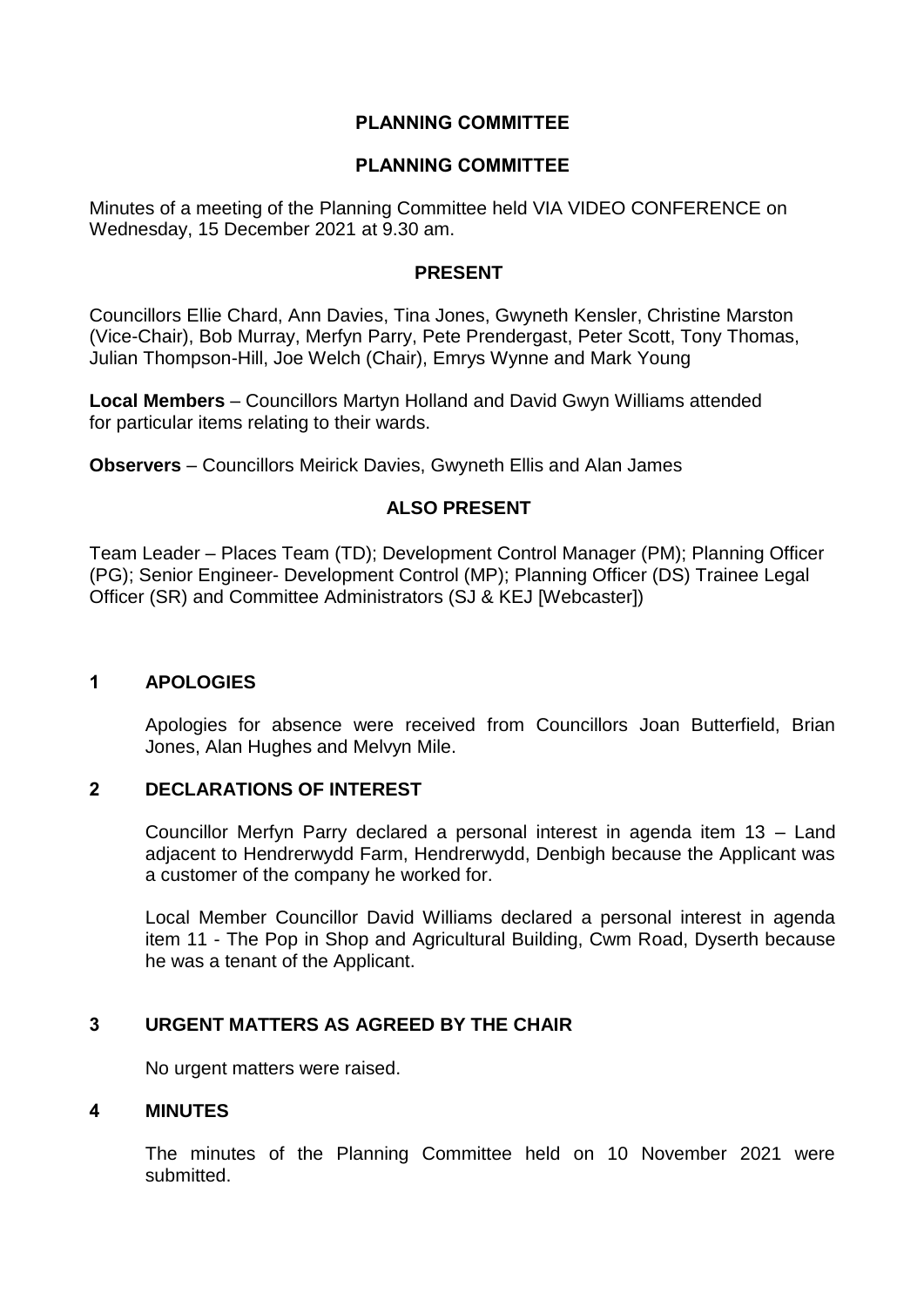*RESOLVED that the minutes of the meeting held on 10 November 2021 be approved as a correct record.*

Applications received requiring determination by the Committee were submitted together with associated documentation. Reference was also made to late supplementary information (blue sheets) received since publication of the agenda which contained additional information relating to those applications. In order to accommodate public speaking requests, it was agreed to vary the agenda order of applications accordingly.

# **5 APPLICATION NO. 01/2020/0761/ PC - PEN Y MAES, LLANRHAEADR, DENBIGH**

An application was submitted for the change of use of land for use as an extension to the existing milk tanker storage and distribution facility at land at Pen Y Maes, LLanrhaeadr, Denbigh.

The Chair informed members the public speaker would be speaking on behalf of both this agenda item and the next and to take his comments in relation to both applications.

# **Public Speaker** –

Mr Gari Jones (For) – provided some background history in terms of purchasing the property from Denbighshire County Council in 2011. The lot was sold as a plot that included the house, farm buildings and only 7 acres. He stated the land could not be used as a working farm due to the lack of acreage. The Applicant informed the committee he had noticed a number of milk tankers distributing milk in the laybys. Mr Jones stated he approached the companies to suggest using his land to distribute the milk in a safe area. Planning permission had been granted for 5 milk tankers to use the land.

Members were informed that following the closure of the Arla milk factory near by a company requested to use the farm to distribute milk between tankers. Mr Jones stated he was from the area with a farming background with an understanding of milk distribution. In his opinion the Pen Y Maes site was essential. The site currently employed 30 local individuals

He confirmed that he had attempted to address the concerns raised during the application process. He stated that there was no space within the industrial estate in Denbigh or Ruthin to carry out large distributions.

He informed members he had employed the Water co an environmental consultant to draw up a report to satisfy Natural Resource Wales concerns. Mr Jones confirmed that a strict plan was in place to manage any spillages at the site.

A landscape architect had been instructed to design a plan at the site including the planting of trees around the perimeter to screen the tankers.

Mr Jones confirmed that there had been no collisions at the site the one-way route at the site had a 5 miles per hour speed limit.

**General Debate** - Councillor Mark Young (Local Member) informed members that he had previous concerns at the site and had received concerns from local residents. The list of conditions against the application had addressed the concerns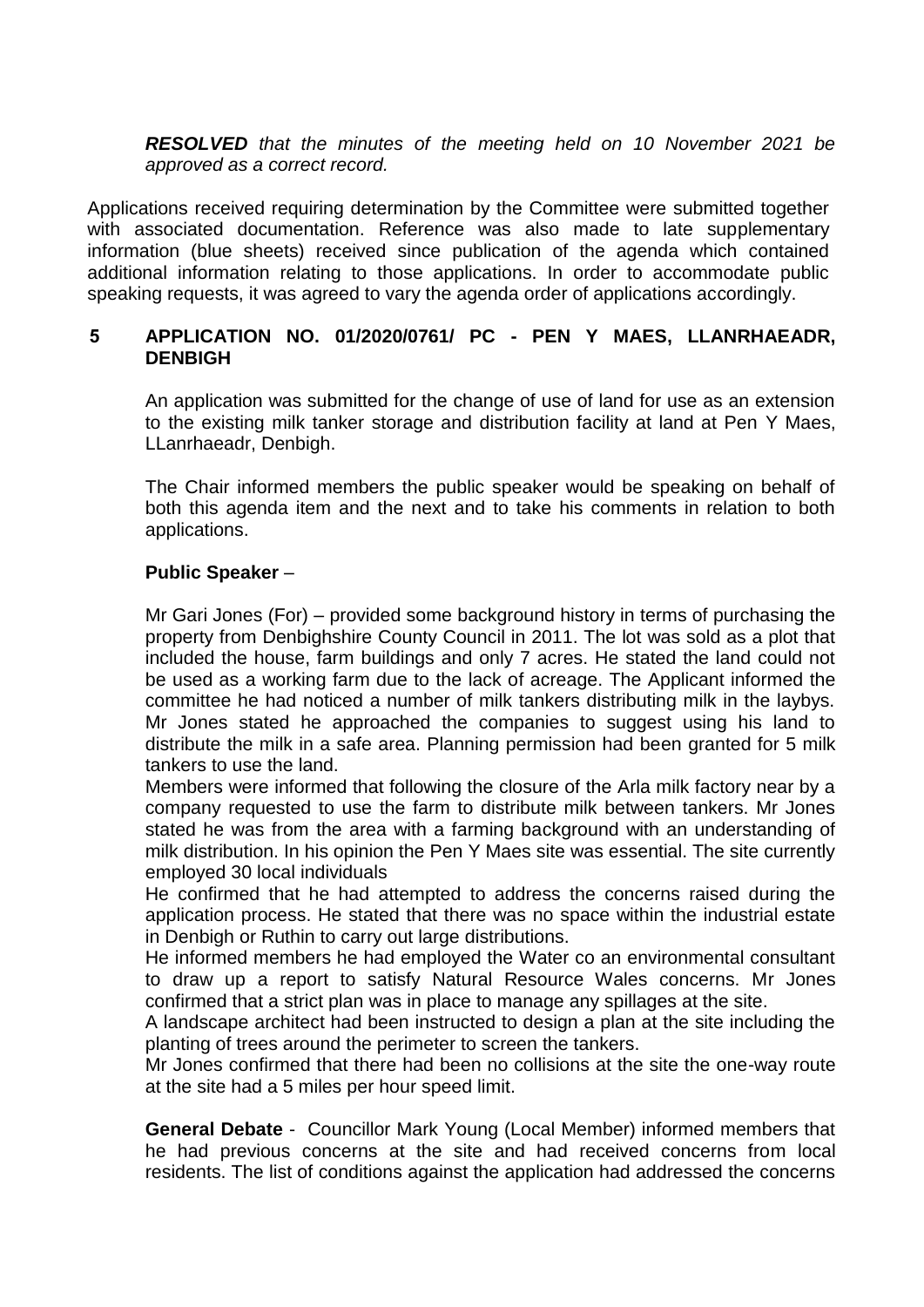raised. The applicant had worked hard to answer the concerns raised. Councillor Young asked for assurance that signage at the sight would be satisfactory and in line with highway policies.

The Principal Planning Officer stated there was no condition to control the direction of vehicles leaving the site. It would be possible to request that signage be placed at the site it would be difficult to enforce as a condition but could be included as a note to the applicant.

**Proposal** – Councillor Mark Young proposed that the application be granted in accordance with officer recommendation with the inclusion of a note to the applicant, seconded by Councillor Merfyn Parry.

**VOTE:**  $FOR - 14$ AGAINST – 0 ABSTAIN – 0

*RESOLVED that permission be GRANTED in accordance with officer Recommendations as detailed in the report including a note to the applicant regarding signage at the site.*

### **6 APPLICATION NO. 01/2020/0762/ PEN Y MAES, LLANRHAEADR, DENBIGH**

An application was submitted for the change of use of land for use as an extension to the existing milk tanker storage and distribution facility including siting of welfare unit at land at Pen Y Maes, LLanrhaeadr, Denbigh.

The Chair invited the public speaker from the previous application- Mr Gari Jones, to address the committee with any further evidence in respect to this application. The Applicant was happy to proceed with the application as it stood.

**Proposal -** Councillor Mark Young wanted to thank the officers and the Applicant for all the work on the application and proposed that the application be granted in accordance with officer recommendations as set out in the report, seconded by Councillor Merfyn Parry.

#### **VOTE:**

 $FOR - 14$ AGAINST – 0 ABSTAIN – 0

*RESOLVED that permission be GRANTED in accordance with officer recommendations as detailed within their report.*

### **7 APPLICATION NO. 15/2020/1019/ PF - PEN Y FFRITH, LLANARMON YN IAL, MOLD**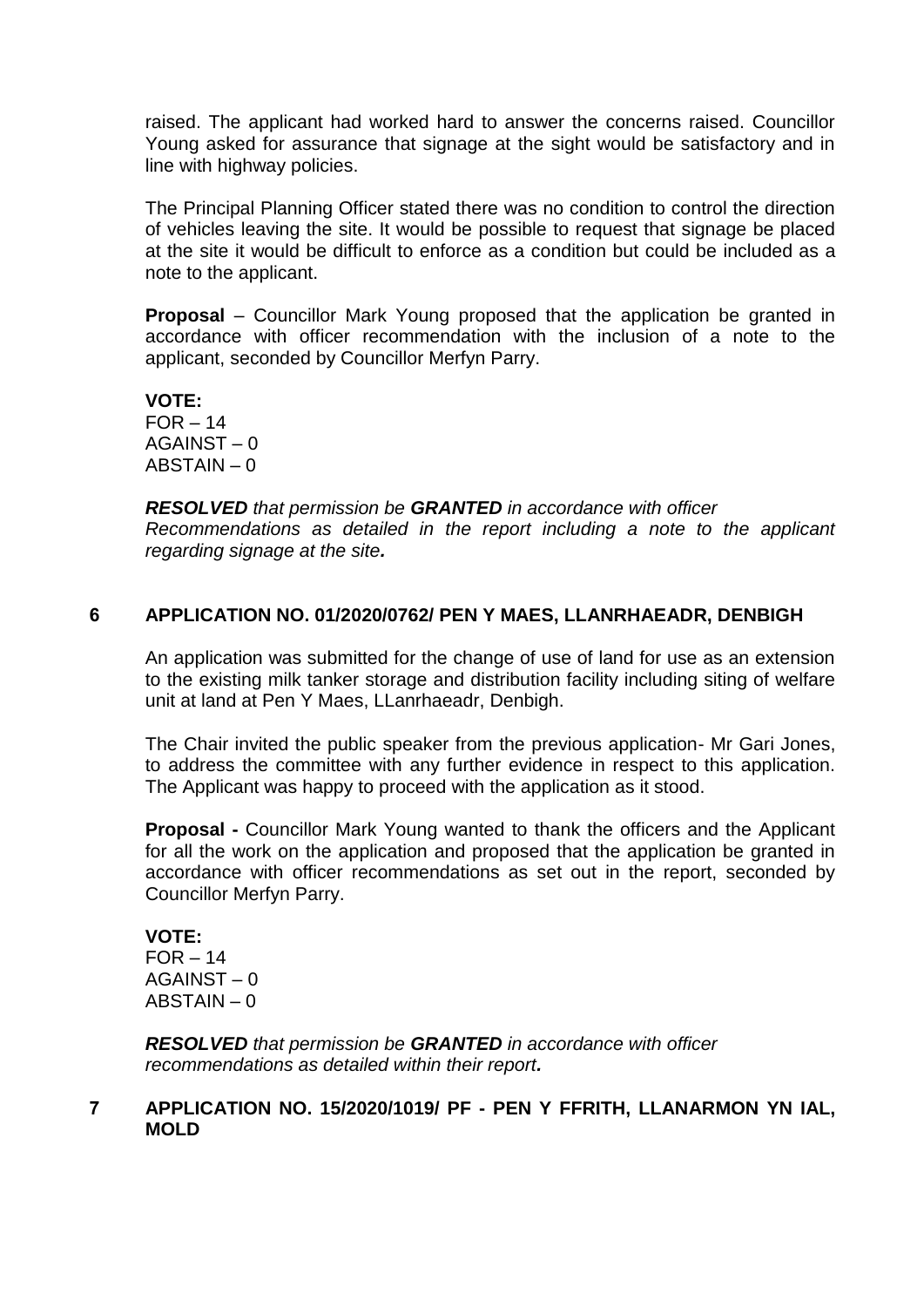A retrospective application was submitted for the formation and alterations of existing fishing ponds including the removal of trees. Proposed erection of 7 ""Angler Shelters "" to provide welfare facilities and overnight accommodation for anglers, including connection to existing septic tank and associated works at Pen Y Ffrith, Llanarmon Yn Ial, Mold, CH7 4QX (copy attached).

# **Public Speaker** –

Mr Brian Lewis **(For)** - informed members he was the agent speaking on behalf of the Applicant. He confirmed that the Applicant had noticed that the site required repair work, as the Applicant began the work at the site it was noted that scope of the work escalated. The work he completed prior to the application included plugging a considerable number of leaks, removing original land drains and reinforcing the banks. He confirmed as soon as the urgent works had been completed, work stopped and the application was actioned. As a result of the work the size of the ponds had increased. Three ponds at the site had been restocked with fish.

The Applicant regretted he did not fully understand his responsibility with regards to the removal of 35 trees at the site. When advised of the regulations the Applicant immediately stopped work and submitted the application. Negotiations had begun with Natural Recourse Wales, Council Tree officer and the Council enforcement officer to an agreement was reached to plant 1500 trees at the site with a 130m of hedging. It had always been the intention to replace the trees.

Currently there was no shelters at the site. With growing demand for improved facilities the Applicant wished to meet the demands and attract additional visitors by providing shelters for anglers and their families. The shelters would provide tea making, toilet and shower facilities. The shelter would be positioned around the pond and faced towards the pond and orientated to avoid overlooking of each other. The development would make a net contribution to the family business along with a financial contribution to the locality. The proposal has a low impact on the location and is appropriate in scale and nature. The proposal would enhance the landscape and ecology would not be detrimental to the AONB.

**General Debate** – Councillor Martyn Holland (Local Member) informed the committee in principal he supported the application as he felt it was in line with the tourism policy, coarse angling was a major participation sport in the UK and would be positive for the area and tourism businesses. It was his understanding that there would only be seven lodges and built in tune with the environment. The lodges would not be used for long term accommodation. Councillor Holland raised a concern on behalf of himself and the Community Council the disappointment in the application being presented in retrospect of actions having already started. The ponds have been considerably enlarged. More awareness of the tree preservation orders in place should have been made.

The Chair directed members to the additional information on the supplementary papers – with a change of wording to condition 4 to the application. He also confirmed that within the report it noted the area was in River Usk catchment area and should read the River Dee.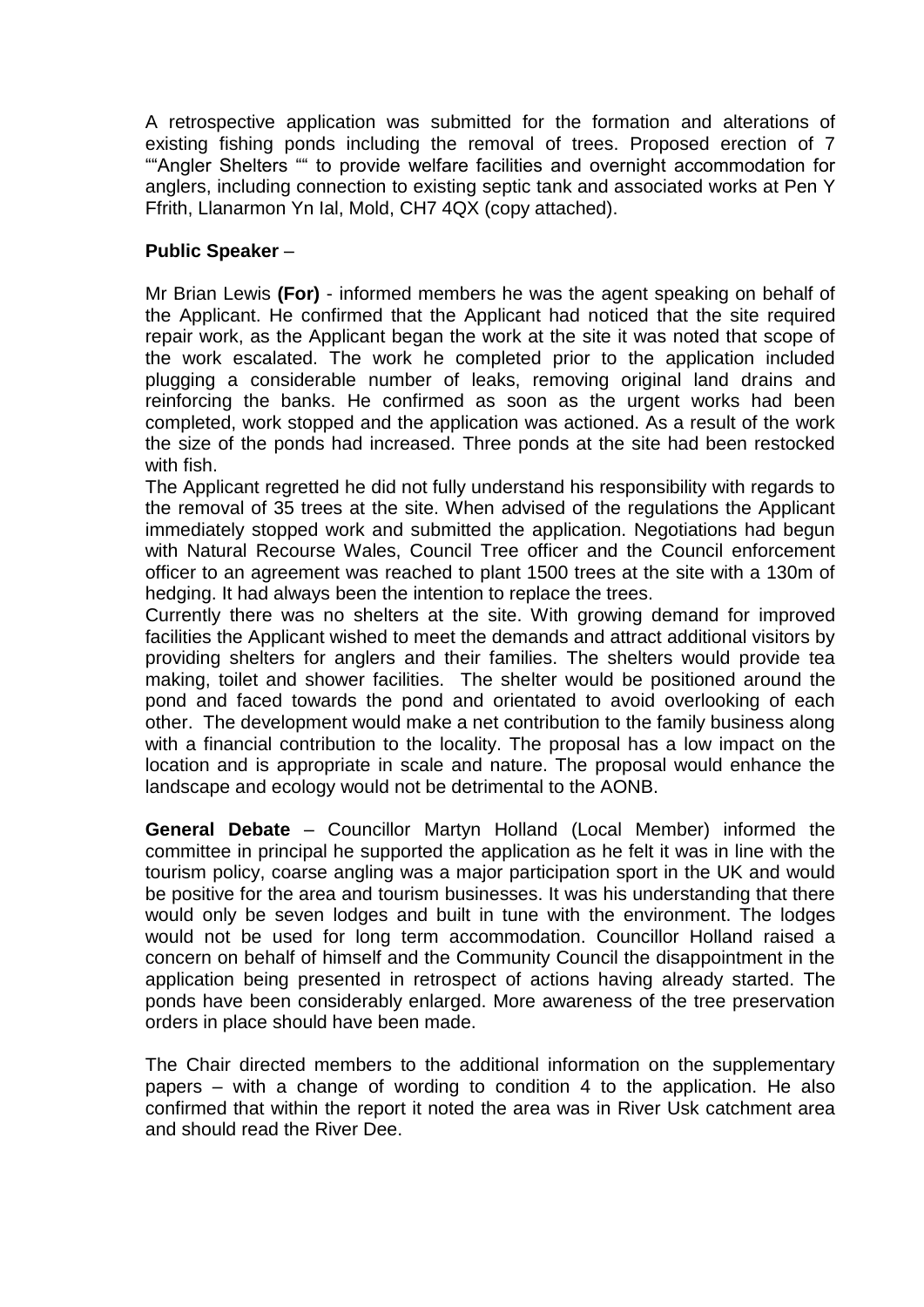Officers confirmed they could liaise with the local member with regard to the planting plan and how it progressed. A revised condition had been imposed to ensure that the loss of the trees was mitigated.

Councillor Merfyn Parry sought reassurance that the applicant would comply with the conditions linked to concerns raised by NRW. Officers recommended the conditions and were in agreement they met the tests for conditions and were reasonable. Planning officers would have to monitor and enforce if conditions were not met.

Councillor Christine requested clarity on condition 6 – external lighting, with the position of the site being in the AONB would the supplementary planning guidance for dark skies be adopted.

Officers confirmed the wording within the condition referred more to preventing the impact on the bats at the site. As part of the condition, officers would consult with AONB officers to ensure they were in agreement the lighting schemes would not undermine the dark skies ambition. Councillor Emrys Wynne was supportive of consultation with the AONB with regards to the dark skies.

Councillor Gwyneth Kensler requested further information on the phosphate aspect of the report. Planning officers informed the committee that phosphate had become an issue at areas in Wales. Phosphates from sewage even through systems and land drainage were entering rivers, thus causing an issue with the status as a special area of conservation. A new consideration had been included to prevent any development that would increase phosphates entering local rivers. Officers and NRW officers concluded that the amount of additional phosphate from the site was unlikely to increase from what the potential levels at the site currently were.

**Proposal –** Councillor Christine Marston proposed that the application be granted in accordance with officer recommendations as set out in the report with the revised wording of condition 4 included in the supplementary papers, seconded by Councillor Emrys Wynne.

**VOTE:**  $FOR - 13$ AGAINST – 0 ABSTAIN – 1

*RESOLVED that permission be GRANTED in accordance with officer recommendations as detailed within their report and revised wording of condition 4 included in the supplementary papers.*

# **8 47/2020/0593 - FORMER RHYL RUGBY CLUB, WAEN ROAD, RHUDDLAN**

An application to consider a report that related to a planning application at the Former Rhyl Rugby Club, Waen Road, Ruddlan, which had been called-in for determination by Welsh Ministers prior to Planning Committee making a formal resolution on the application.

The Chair confirmed that there was a public speaker for and against the application. Due to technical difficulties the Chair invited the public speaker 'For' the application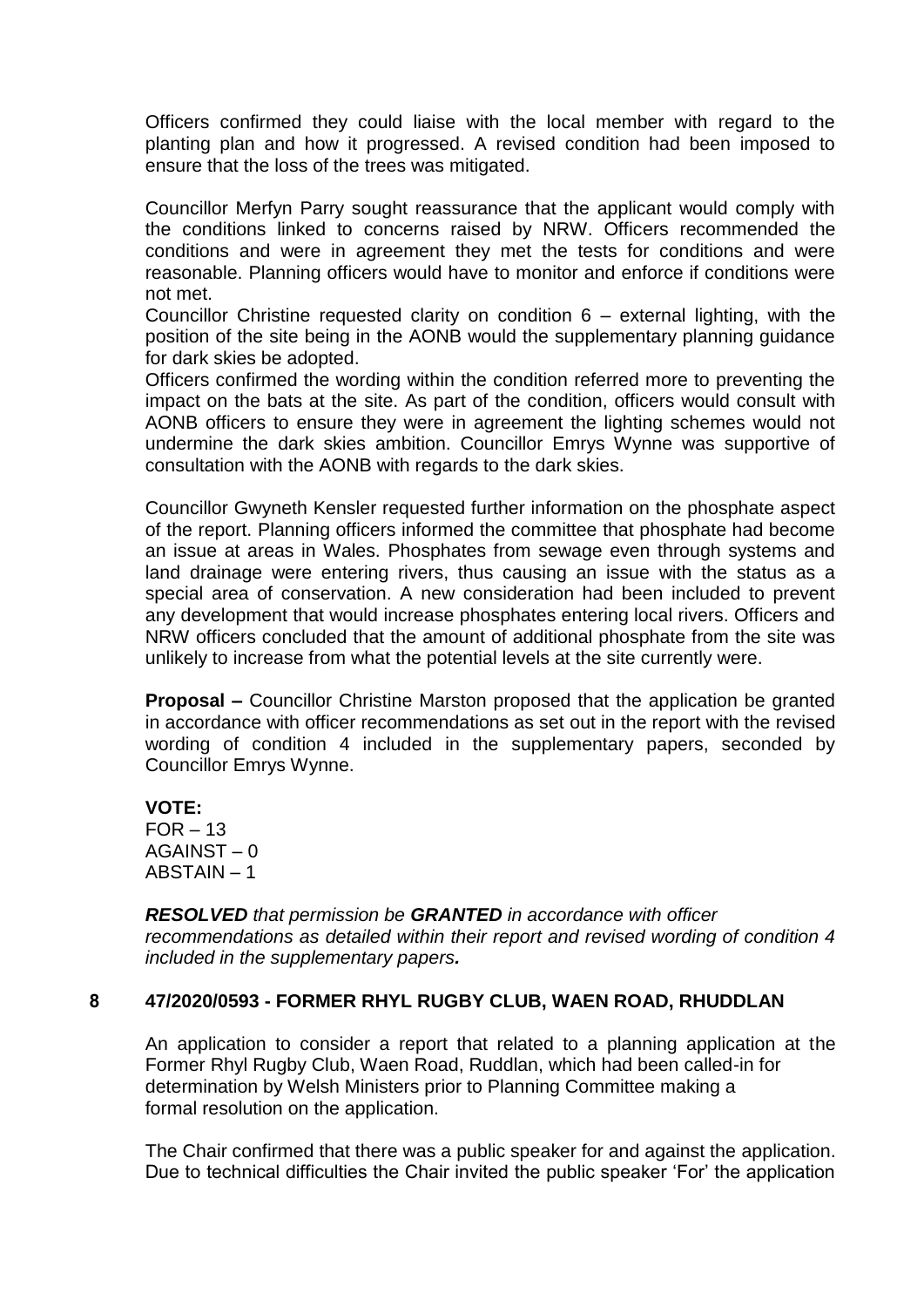to address the committee first to allow more time for the other speaker to join the debate.

# **Public Speaker** –

Mr William Ward **(For)** – He informed members that he was a director of North Wales Construction Ltd the applicant of the application. He confirmed he had lived in Flint for his entire life and had the privilege of taking advantage of the Clwydian range and North Wales. This scheme would create a great base for others to explore the landscape. He stated the visitor economy was very valuable to Denbighshire contributing around 250 million annually to the economy, it employs about 5000 people making it one of the key employment sectors of the county. Denbighshire has a growing reputation in the outdoor activity sector and a policy that states high quality development proposals that support and enhance the visitor economy of the county would generally be encouraged and supported. This scheme is designed to be of the highest standard.

Members heard the scheme would create more than 30 full time positions, once opened as well as creating local jobs during the construction phase of the development. The application process had been challenging. It was confirmed that an ecology plan had been created for the site that will enhance the ecology and biodiversity. The Clwydian Range and Dee Valley AONB Joint Advisory Committee and NRW had reviewed the application and subject to the appropriate landscaping and lighting measures had no objections to the scheme along with highways department. Thanks was offered to officers during the application process.

The Chair stated that the Public Speaker against the application was still experiencing technical issues. It was agreed to adjourn the meeting for a short break to try and sort the issue (10.25 am).

# **The meeting reconvened at 10.40 am.**

**Public speaker** – Sophie Edwards **(Against)** – Miss Edwards informed the committee she was a local farmer whose land bordered the proposed scheme. She stressed to the committee of the following reasons for her objections. First the scale of the project was unsuitable for the area and not in keeping with the characteristic. It is currently a rural area and erecting what essentially is a housing estate along with the number of people at the site would completely change the nature of the environment. The local council and residents did not agree with the proposal. The demand for such a project was not essential and local residents would not benefit from the scheme. It was felt the community would bear the brunt of the issues that result from such a project such as added congestion, the noise pollution and the eyesore of the development. If the application was granted the character of the area would be lost, wildlife would be forced to leave due to human presence, light pollution and noise pollution. Major concerns on the impact on the neighbouring fields currently holding grazing livestock. Members heard that the plans outlined a dog training paddock, and promoted people to explore the area and footpaths that run through our fields. It was unfair, dangerous and unsuitable to encourage an additional 200+ walkers likely with dogs to pass through the fields. Increasing the potential for dog attacks creating anxiety and stress for all concerned.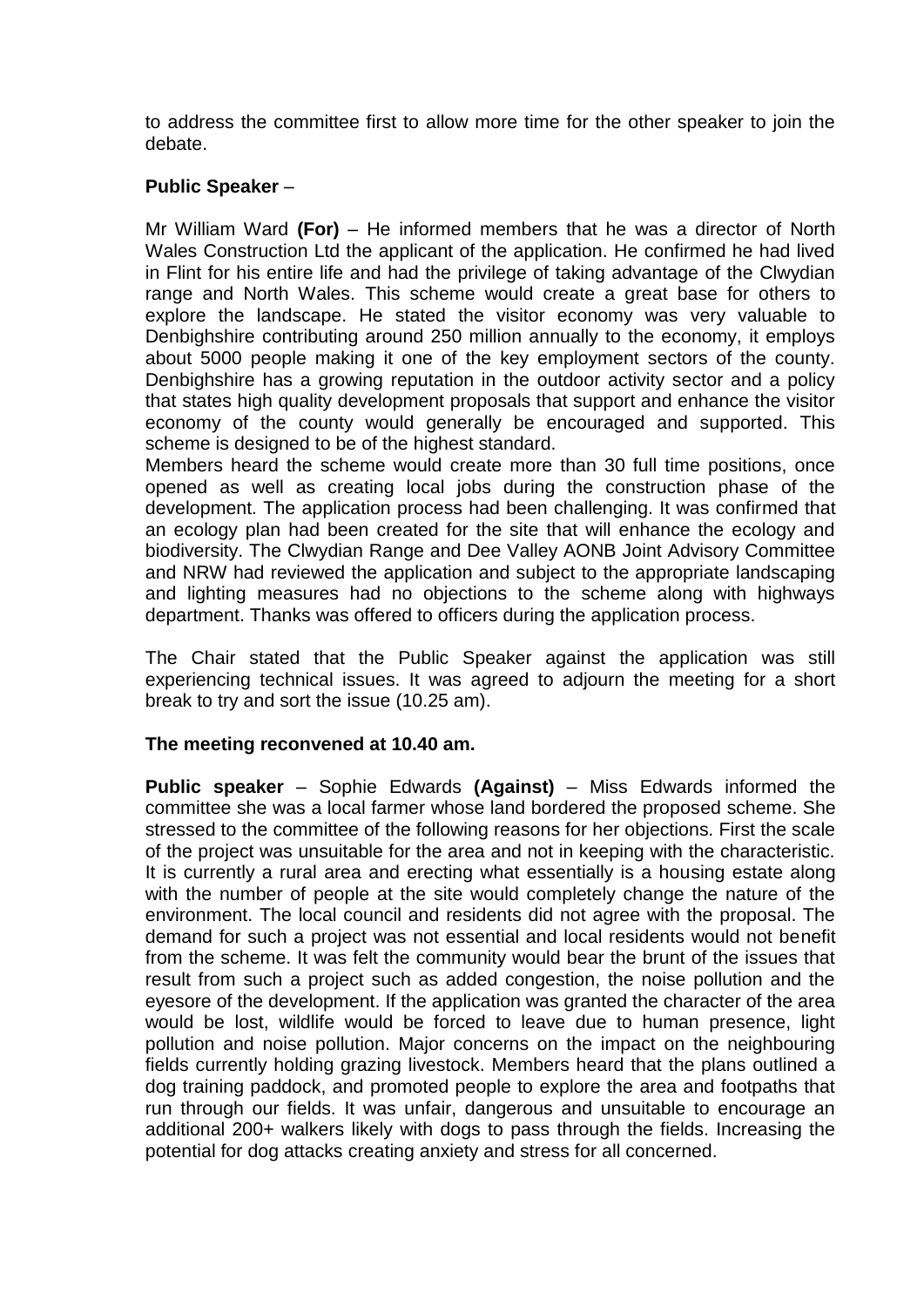Members heard of the concerns regarding the sewage system it was noted that the service water would be discharged into watercourses and ditches this would cause flooding in bordering fields and potentially contaminate drinking water.

The suitability of the roads at the site was a concern. The roads are narrow, with few passing areas and blind bends. There would be more accidents, congestion and would be detrimental for farmers moving stock.

The Development Control Manager provided members with additional information regarding why the application was being presented to the committee. Members heard that the application was originally due to be presented to committee in April 2021, leading up to that committee there was a Welsh Government intervention for the application to be determined by Welsh Ministers. The authority was then presented with a holding direction, meaning the authority could not progress with the application at planning committee. Welsh Government subsequently informed officers the application was presenting issues wider than local importance and therefore decided to call the application into Welsh Government. Thus meaning they would decide the resolution of the application. Welsh Government had requested from the authority and Planning Committee a statement of case on that calling. Officers were seeking from members a resolution for the application to provide to Welsh Government information from members for determining.

**General debate** – Councillor Joe Welch confirmed that a site visit had taken place. The local member Councillor Christine Marston had requested the visit. At the visit those present looked at the site, access road and the visual impact at the site.

Councillor Christine Marston (Local Member) informed members that the former Rhyl rugby club site was positioned in open countryside at the Waen in the setting of the AONB and the Offa's Dyke footpath. The application was for a very large luxury holiday accommodation and at capacity the park could sleep 228 persons.

The officer report that the proposal did not fall into LDP holiday accommodation policy PSE12 which concentrated on static caravans, chalets and pods. The argument of officers was that the policy referred to accommodation that can be moved. No reference of the proposed seven pods was made, but focus was given to the proposed lodges. Policy PSE12 of the LDP prohibits new static caravan sites, reiterated in the Councils adopted supplementary planning guidance entitled caravans, chalets and camping. The explanatory text Policy PSE12 states that for inland rural areas such as this site, caravan development particularly static caravans of which the proposed lodges fall within the statutory definition of, can be intrusive in the landscape and damaging to the character of the rural area.

Councillor Marston explained to members that the officer recommendation was in stark contrast to a planning application presented to committee in March 2019. The Glyn Lleweni Parc, development of 1.3 hectors with a siting of 24 holiday lodges was refused and upheld on appeal due to its noncompliance with PSE12 which does not permit static caravan lodge sites. The decision had also been upheld on appeal to the planning inspectorate, where the inspectorate concluded that the proposed development was unjustified in its countryside location. Councillor Marston stressed as an authority the committee must be seen to be consistent in decision making following our LDP.

It was explained that officer had given more weight to the local development policy PSE5 which concentrated on tourism and commercial development for the benefit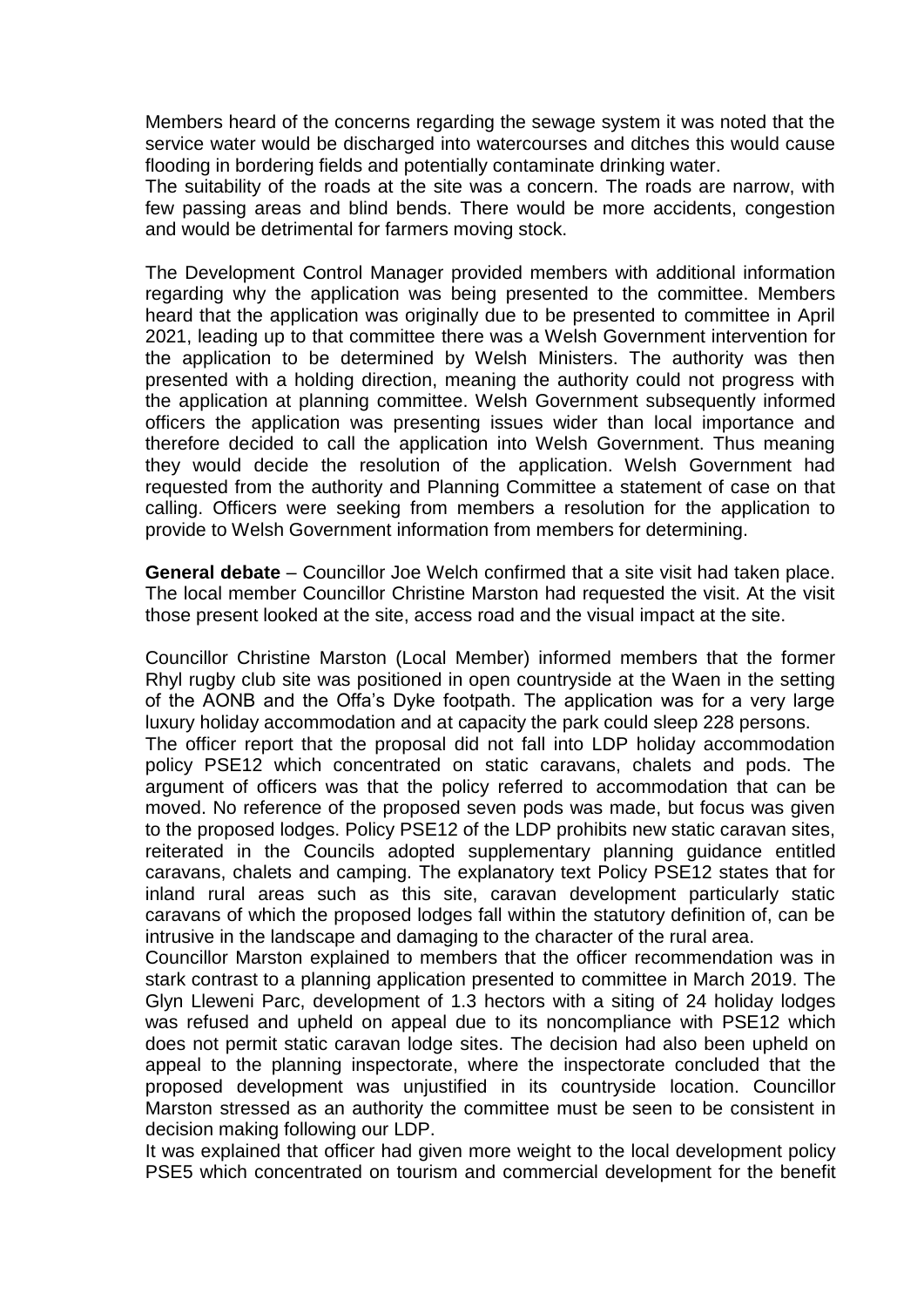of the wider county. Councillor Marston felt this was a misinterpretation on the policy which was designed to support local and rural communities. Currently the site held a D2 use class which is support sports and recreation, this classification could be brought back into recreational use without planning permission. The proposal went beyond the existing use of the site. Limited weight should be given to the existing D2 use as the playing fields would be lost and covered with buildings.

The officer report stated the large scale of the development was accessible as it was visually contained and had a semi-urban character. The site was in open countryside. The former rugby club site was surrounded entirely by agricultural land; the actual site was 3.8 hectors with 82% of the site was classed as Grade3A good quality agricultural land and according to planning policy Wales 11, the land is best and most versatile and justifies conservation and should not be built on.

The accompanying tourism report, officers concluded there did not seem to be evidence supporting the need or demand for holiday accommodation of this type proposed in this location. Concern had been raised by Tremeirchion, Cwm and Waen that if this holiday accommodation proved unsuccessful then the accommodation would become residential, thus creating a large population in the rural area. The development would have an impact on the visual amenity and landscape character of the area. The existing club house building was a single story building with a flat roof, the proposed new club house was 2 story with a pitched roof and have an impact on the skyline. In total 38, 2 story buildings would be erected at the site.

The AONB advisory committee commenced that the lighting needed to be controlled to protect the setting of the protected landscape and dark sky ambition. It was felt this would be difficult to achieve. The building sited in the location would have an impact on the visual amenity. It would clearly be seen from Moel Hiraddug. The B5429 is narrow, twisting and had blind bends and at times only wide enough for one vehicle to pass. This stretch of road is dangerous to navigate. It was her opinion the development would generate a large number of additional vehicles on the dangerous route on a daily basis.

NRW had reluctantly accepted that a private treatment works would be acceptable. The number of hot tub water entering the private treatment works on a weekly basis was a concern.

**Proposal –** Councillor Marston stressed she felt the application was too large in open countryside not adhering to planning policy and proposed to go against officer recommendation for the following reasons. The application went against Planning policy PSE12, developing on land of agricultural Grade 3A, poor access by non-car modes it does not offer good active travel connections and poor highway access. The proposal for refusal was **seconded** by Councillor Peter Scott.

The Chair reminded members that they were requested to take a vote and resolve on the content of the Council's Statement of Case as detailed in the report.

Councillor Merfyn Parry asked if there had been any conditions or covenant at the land if the rugby club was not required. Planning officers stated they were not aware of any previous controls at the site. Officers did provide the applicant with pre-application guidance. Officers had to have regard for historic use of the site and the promotion of the applicant for the tourism sector of the authority.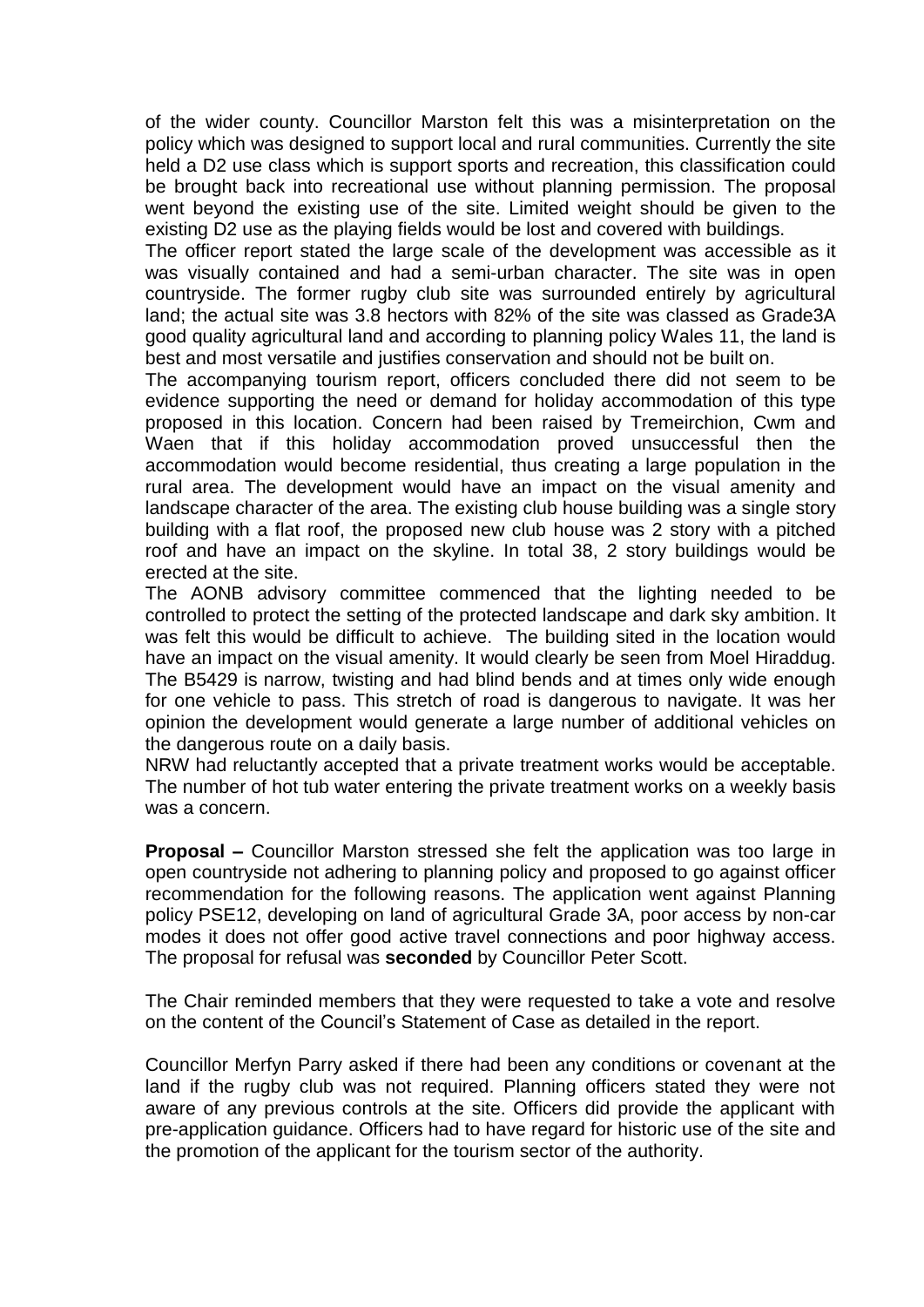The relocation of Rhyl Rugby Club to Rhyl was a separate issue and application to this application. Planning officers stressed the importance to disregard the connection with the new Rhyl Rugby Club and to assess the application on the former Rhyl Rugby Club.

The Chair thanked members and officers for the discussion and confirmed the proposal by Councillor Christine Marston, seconded by Councillor Peter Scott was to take option B – 'Resolve to support the Refusal of planning permission' for the reasons outlined by Councillor Marston.

**VOTE:**  $FOR - 1$ AGAINST – 13 ABSTAIN – 0

*RESOLVED to support REFUSAL of planning permission for the reasons as detailed in the refusal proposal by virtue of 3.1 (B) of the officer's report and that the council's Statement of Case will reflect the decision on refusal to assist Welsh Government.*

### **9 APPLICATION NO. 03/2021/0656/PF - 20 REGENT STREET, LLANGOLLEN**

An application was submitted for the creation of off road domestic parking, formation of access, landscaping and associated works at land to the rear of 20 Regent Street, Llangollen.

**General Debate -** The Chair informed members that additional information had been provided in the supplementary papers. The Local Member, Councillor Melvyn Mile had been unable to attend the meeting but had provided the Chair with his comments which he relayed to the committee. He stated the local member had concerns initially with the application but following discussions and work with the highway department and conservation officers he was satisfied with the application. He noted the concern of the quality of the materials used on the gate and requested it was of a high quality. Councillor Melvyn Mile stated parking was an issue in Llangollen and was therefore in support of the application.

**Proposal –** Councillor Merfyn Parry proposed the officer recommendation to grant the application as set out in the report, seconded by Councillor Mark Young.

**VOTE:**  $FOR - 14$ AGAINST – 0 ABSTAIN – 0

*RESOLVED that permission be GRANTED in accordance with officer recommendations as detailed within their report and supplementary papers.*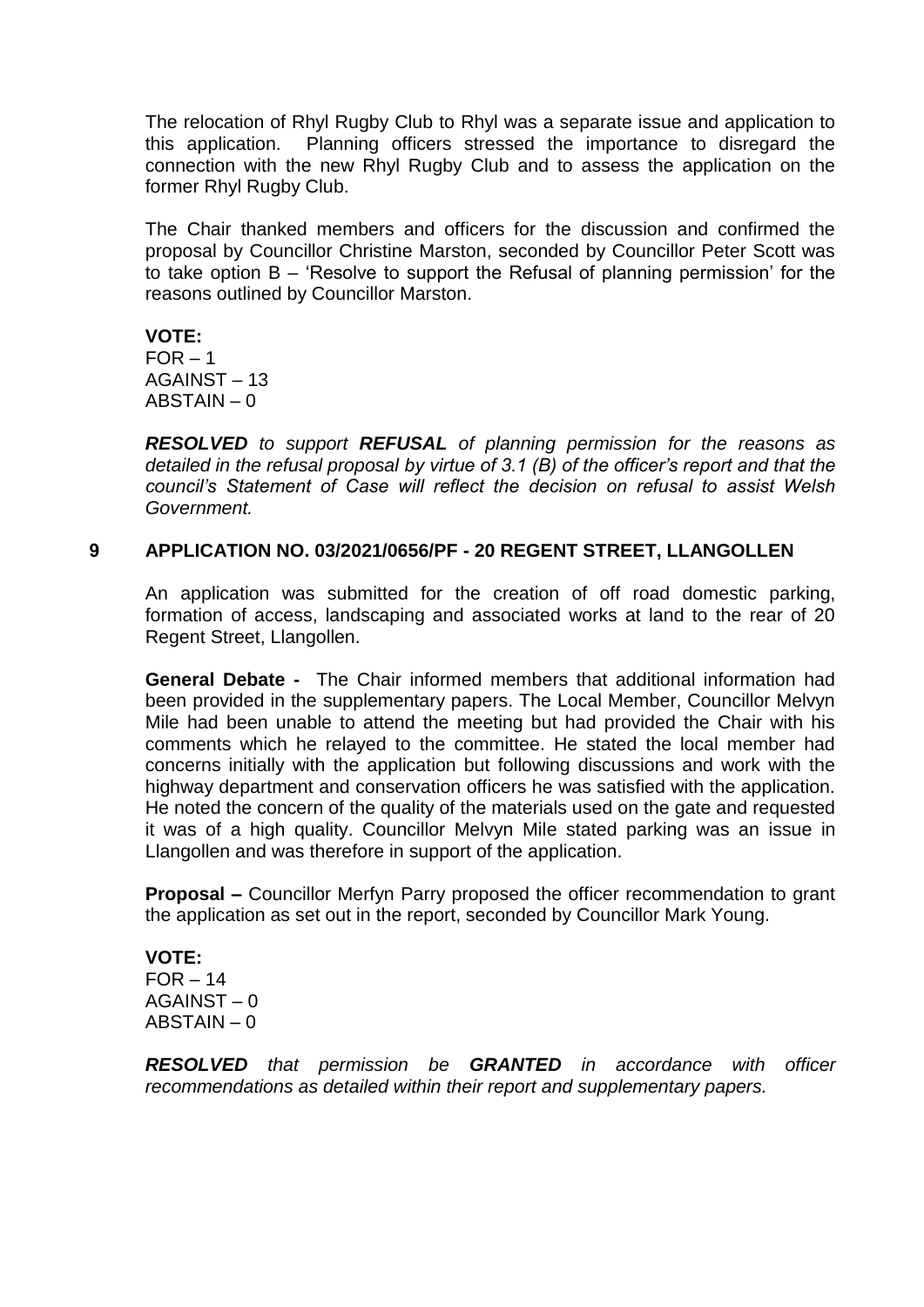# **10 APPLICATION NO. 03/2021/0748/CA - 20 REGENT STREET, LLANGOLLEN**

An application was submitted for the conservation area consent for the demolition of a boundary wall to allow the formation of access and off street parking at land to the rear of 20 Regent Street, Llangollen.

**Proposal –** Councillor Mark Young proposed the officer recommendation to grant the application as set out in the report, seconded by Councillor Julian Thompson-Hill.

Councillor Merfyn Parry requested that consideration of the materials used for the structure as stated by the local member Melvyn Mile in the previous application was noted. The Planning Officers stated it was there understanding the materials would be reused or match the existing materials in place.

**VOTE:**  $FOR - 14$  $AGAINST - 0$ ABSTAIN – 0

*RESOLVED that permission be GRANTED in accordance with officer recommendations as detailed within their report and supplementary papers.*

# **11 APPLICATION NO. 42/2021/0729/ PF - THE POP IN SHOP AND AGRICULTURAL BUILDING, CWM ROAD, DYSERTH**

An application was submitted for the demolition of existing pop-in shop and change of use of agricultural building to retail use, formation of vehicular access, provision of car parking and associated works at The Pop in Shop and Agricultural Building, Cwm Road, Dyserth.

**General Debate** – Councillor David Williams (Local Member) declared a personal interest in this agenda item as he was a tenant of the Applicant.

He informed members he fully endorsed the application. The building has been inexistence for a number of years and would be put to good use. The current pop-in was too small. The development would be beneficial for the village and neighbouring community.

Vice Chair Councillor Christine Marston requested reassurance from officers that they were satisfied highways had no concerns of the site of the application. She had concerns the site would create more issues is agreed.

The Senior Engineer- Development Control stated initially concerns had been raised regarding utilising the existing access to the site. Following a speed survey and other consultations at the site the access to the site was relocated as detailed in the application. It was the officer's opinion that all highway grounds had been met in the application.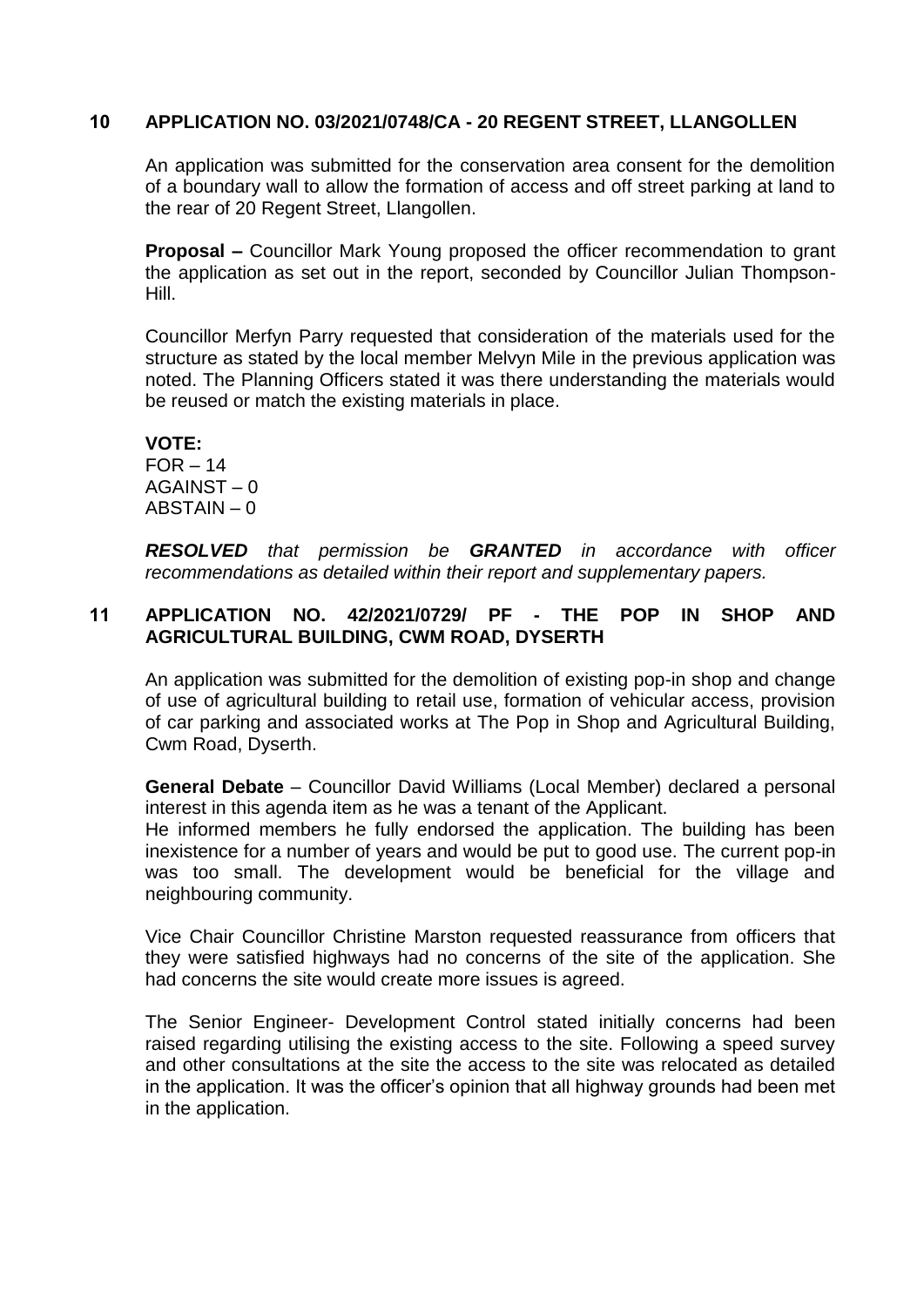**Proposal –** Councillor Mark Young proposed that the application be granted in accordance with officer recommendations as set out in the report, seconded by Councillor Merfyn Parry.

**VOTE:**  $FOR - 14$ AGAINST – 0 ABSTAIN – 0

*RESOLVED that permission be GRANTED in accordance with officer recommendations as detailed within their report.*

# **12 PLANNING CONDITIONS REPORT - APPLICATION REFERENCE NO. 22/2020/0735 - LAND ADJACENT TO HENDRERWYDD FARM, HENDRERWYDD, DENBIGH**

A report was submitted seeking approval of planning conditions to be attached to the planning permission granted on 10 November 2021 in relation to the erection of a rural enterprise dwelling, installation of a private treatment plant and associated works at land adjacent to Hendrerwydd Farm.

**Proposal –** Councillor Merfyn Parry proposed, seconded by Councillor Ellie Chard that all the proposed conditions as set out in the report, in accordance with officer recommendations, be approved.

**VOTE:**  $FOR - 14$ AGAINST – 0 ABSTAIN – 0

*RESOLVED that the proposed full conditions to be imposed on the planning consent as detailed within the report and be approved as planning conditions.*

# **13 APPLICATION NO. 17/2019/0698/ PC - TYDDYN GRAIG, LLANDEGLA, WREXHAM**

A retrospective application was submitted for the continuation of use of land and retention of building in connection with dog kennel use at Tyddyn Graig, Llandegla, Wrexham.

**General Debate** – Councillor Peter Scott on behalf of Councillor Martyn Holland highlighted a concern that a licence for dog breeding had been granted prior to the planning application being considered. Councillor Tony Thomas raised concerns that the two departments were not working coherently when granting licencing and planning permissions. Councillor Tony Thomas proposed to refuse the application.

In response to members concerns regarding licences and planning permissions, officers confirmed they aimed to work together with other departments. Members heard the dog breeding at the site had started some time ago, on a small scale in the existing property at the site. A licence had been granted at that time. Animal